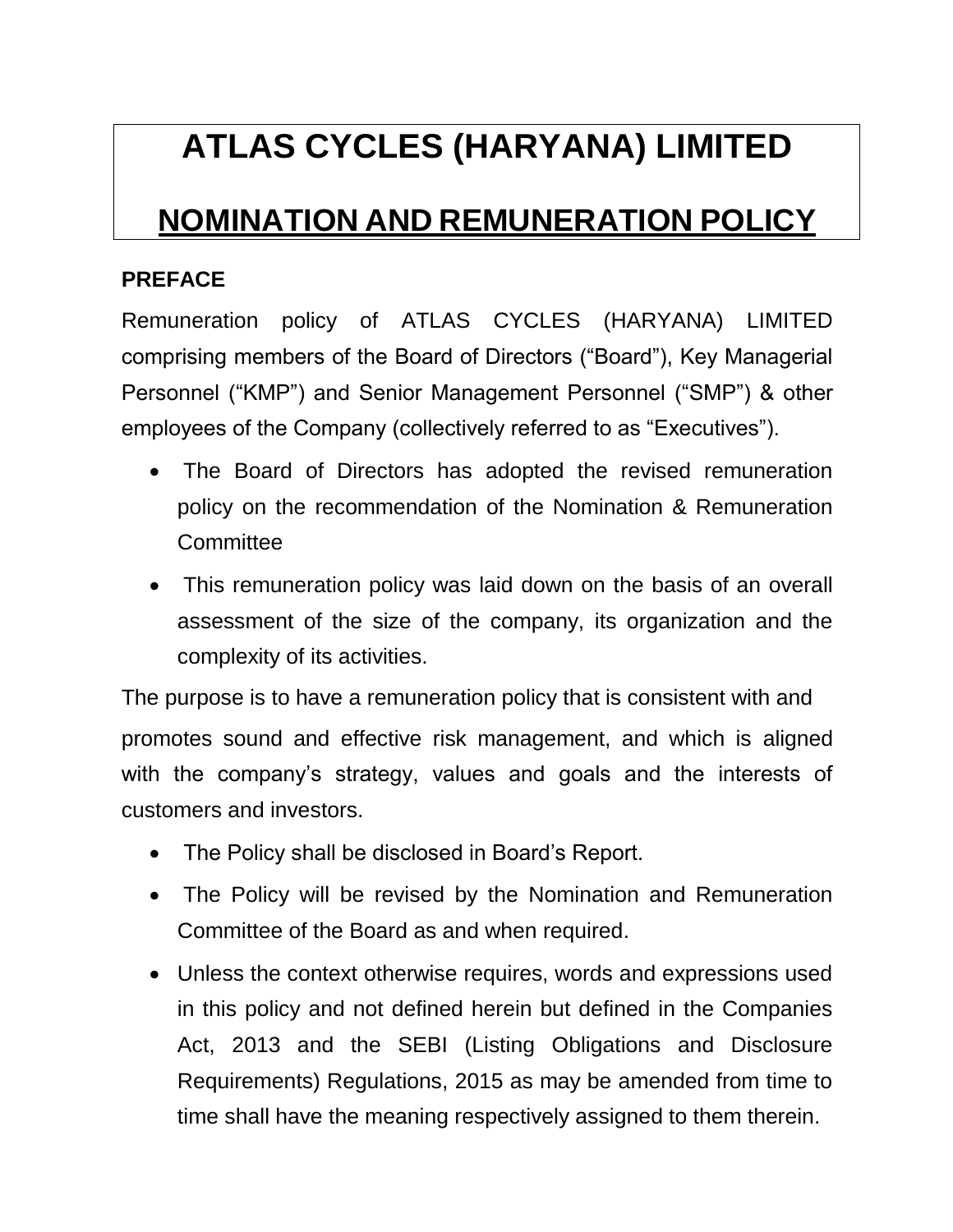The Board of Directors of Atlas Cycles (Haryana) Limited ("the Company") constituted the "Nomination and Remuneration Committee" consisting of three (3) Non-Executive Directors of which majority are Independent Directors.

### **1. OBJECTIVE**

The Nomination and Remuneration Committee and this Policy shall be in compliance with Section 178 of the Companies Act, 2013 read along with the applicable rules thereto and Clause 49 under the Listing Agreement. The Key Objectives of the Committee would be:

- **1.1.** To guide the Board in relation to appointment and removal of Directors, Key Managerial Personnel and Senior Management.
- **1.2.** To evaluate the performance of the members of the Board and provide necessary report to the Board for further evaluation of the Board.
- **1.3.** To recommend to the Board on Remuneration payable to the Directors, Key Managerial Personnel and Senior Management.
- **1.4.** To provide to Key Managerial Personnel and Senior Management reward linked directly to their effort, performance, dedication and achievement relating to the Company's operations.
- **1.5.** To retain, motivate and promote talent and to ensure long term sustainability of talented managerial persons and create competitive advantage.
- **1.6.** To devise a policy on Board diversity
- **1.7.** To develop a succession plan for the Board and to regularly review the plan;

#### **2. DEFINITIONS**

a) "Board of Directors" or "Board", in relation to a company, means the collective body of the directors of the company;

b) "Chief Executive Officer" means an officer of a company, who has been designated as such by it;

c) "Chief Financial Officer" means a person appointed as the Chief Financial Officer of a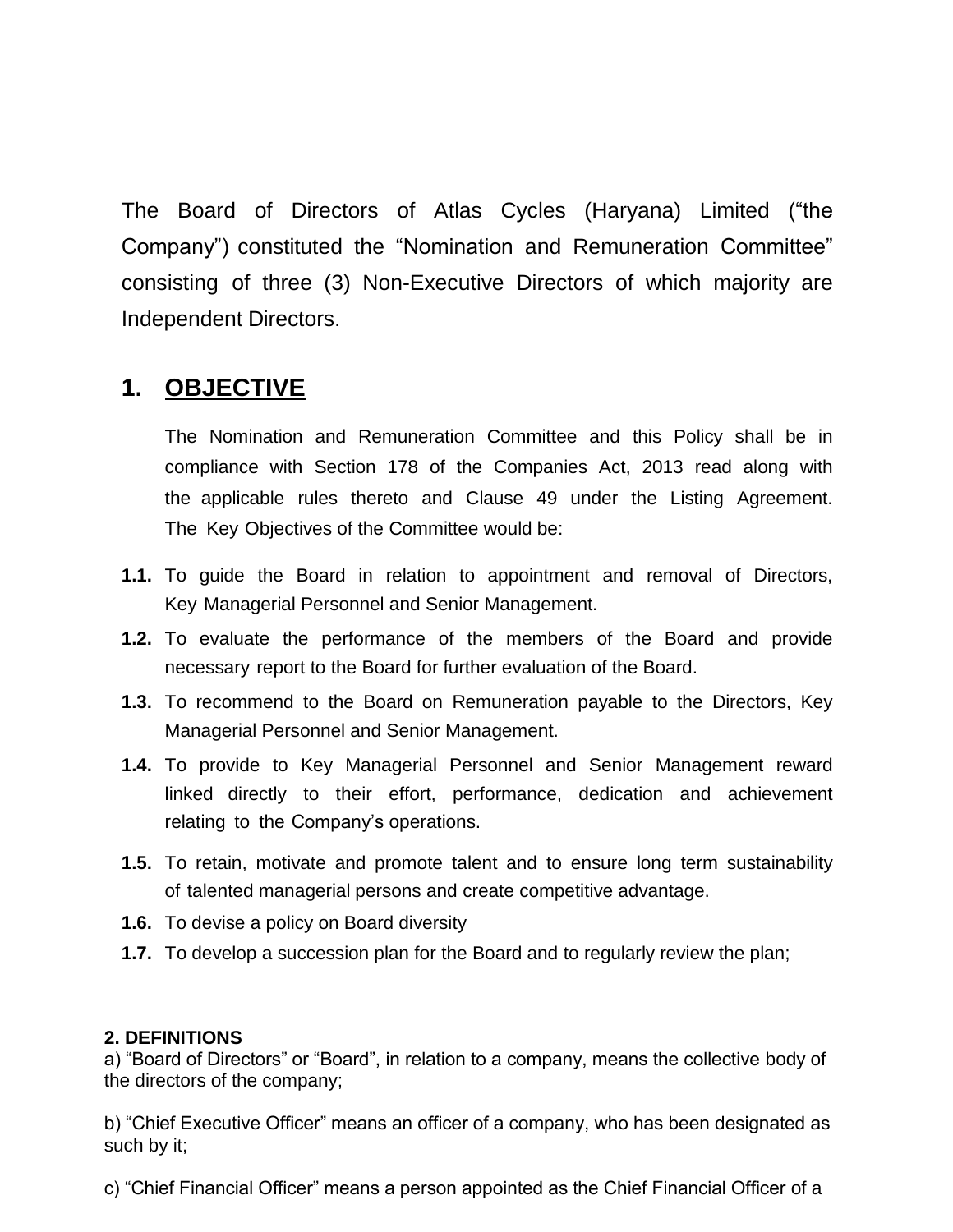company;

d) "Company Secretary" or "Secretary" means a company secretary as defined in clause (c) of sub‐ section (1) of section 2 of the Company Secretaries Act, 1980 who is appointed by a company to perform the functions of a company secretary under this Act;

e) "Director" means a director appointed to the Board of a company;

f) "senior management personnel" shall mean officers/personnel of the Company who are members of its core management team excluding board of directors and this shall comprise all members of management one level below the Chief Executive Officer/ Managing Director/ Whole time Director/ Manager (including Chief Executive Officer/Manager in case they aren"t part of the Board) and shall specifically include Company Secretary and Chief Financial Officer.

g) "Key Managerial Personnel", in relation to a company, means—

(i) the Chief Executive Officer or the Chairman & Managing Director or the manager;

(ii) the whole‐time director

(iii) the Chief Financial Officer;

(iv) the company secretary;

(v) such other officer, not more than one level below the directors who is in whole‐time employment, designated as key managerial personnel by the Board; and

(vi) such other officer as may be prescribed.

h) "Manager" means an individual who, subject to the superintendence, control and direction of the Board of Directors, has the management of the whole, or substantially the whole, of the affairs of a company, and includes a director or any other person occupying the position of a manager, by whatever name called, whether under a contract of service or not;

i) "Managing Director" means a director who, by virtue of the articles of a company or an agreement with the company or a resolution passed in its general meeting, or by its Board of Directors, is entrusted with substantial powers of management of the affairs of the company and includes a director occupying the position of managing director, by whatever name called.

j) "Remuneration" means any money or its equivalent given or passed to any person for services rendered by him and includes perquisites as defined under the Income‐tax Act, 1961;

k) "Whole‐Time Director" includes a director in the whole‐time employment of the company;

#### **2.L Committee Members**

The Nomination and Remuneration Committee comprises of the following Directors:

| Name | Category | Designation |
|------|----------|-------------|
|      |          |             |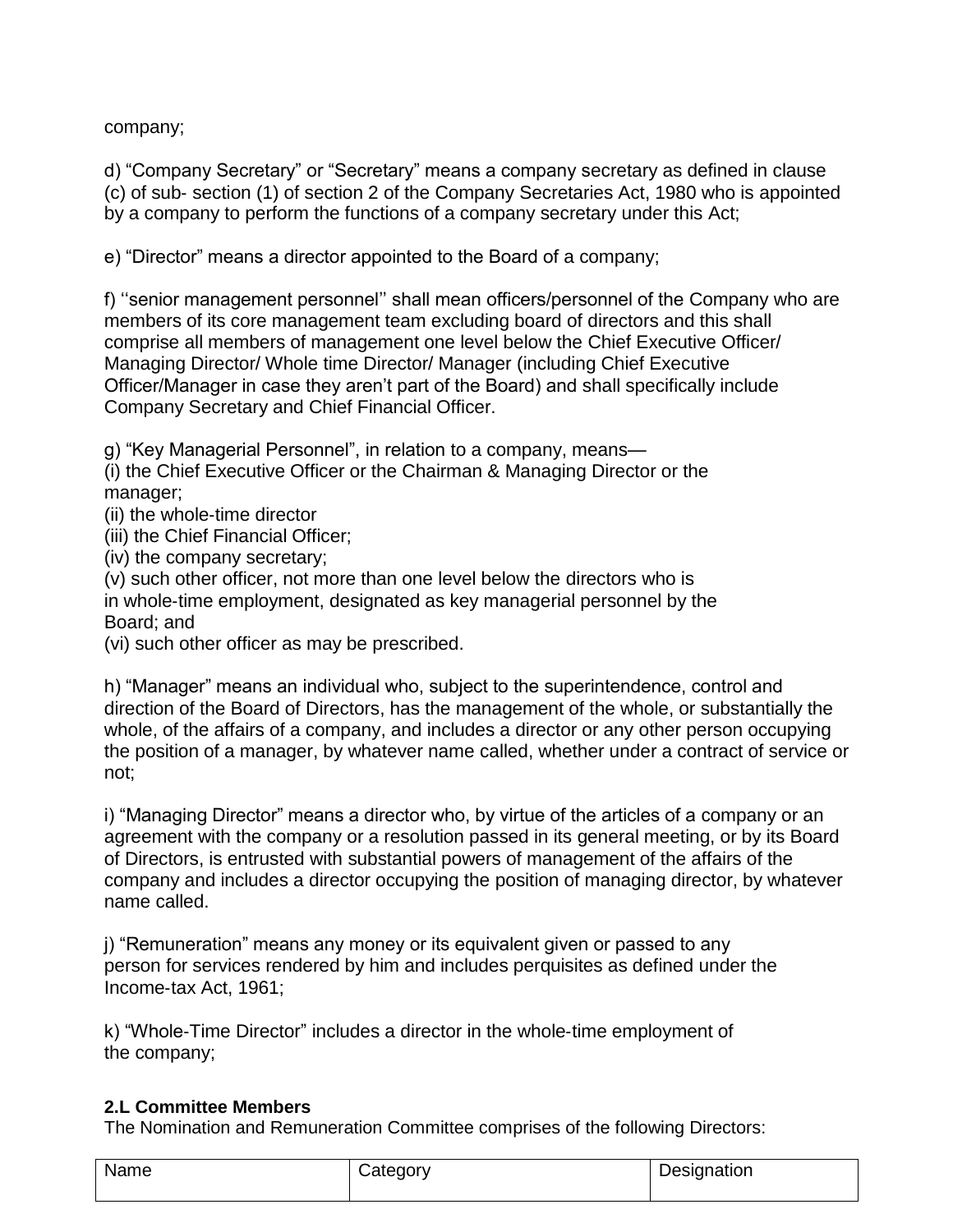| Mr. Sanjiv Kavaljit Singh | Non-executive Independent<br>Director | Chairman |
|---------------------------|---------------------------------------|----------|
| Mr. Hira Lal Bhatia       | Non-executive Director                | Member   |
| Mr. Kartik Roop Rai       | Non-executive Independent             | Member   |
|                           | Director                              |          |

# **3.ROLE OF COMMITTEE**

### **3.1 Matters to be dealt with, perused and recommended to the Board by the Nomination and Remuneration Committee**

The Committee shall:

(1) formulation of the criteria for determining qualifications, positive attributes and independence of a director and recommend to the board of directors a policy relating to, the remuneration of the directors, key managerial personnel and other employees;

(2) formulation of criteria for evaluation of performance of independent directors and the board of directors;

(3) devising a policy on diversity of board of directors;

(4) identifying persons who are qualified to become directors and who may be appointed in senior management in accordance with the criteria laid down, and recommend to the board of directors their appointment and removal.

(5) whether to extend or continue the term of appointment of the independent director, on the basis of the report of performance evaluation of independent directors.

(6) recommend to the board, all remuneration, in whatever form, payable to senior management.

#### **3.2Policy for appointment and removal of Director, KMP and Senior Management**

#### **3.2.1 Appointment criteria and qualifications**

- **a)** The Committee shall identify and ascertain the integrity, qualification, expertise and experience of the person for appointment as Director, KMP or at Senior Management level and recommend to the Board his / her appointment.
- **b)** A person should possess adequate qualification, expertise and experience for the position he / she is considered for appointment. The Committee has discretion to decide whether qualification, expertise and experience possessed by a person is sufficient / satisfactory for the concerned position.
- **c)** The Company shall not appoint or continue the employment of any person as Whole-time Director who has attained the age of seventy years. Provided that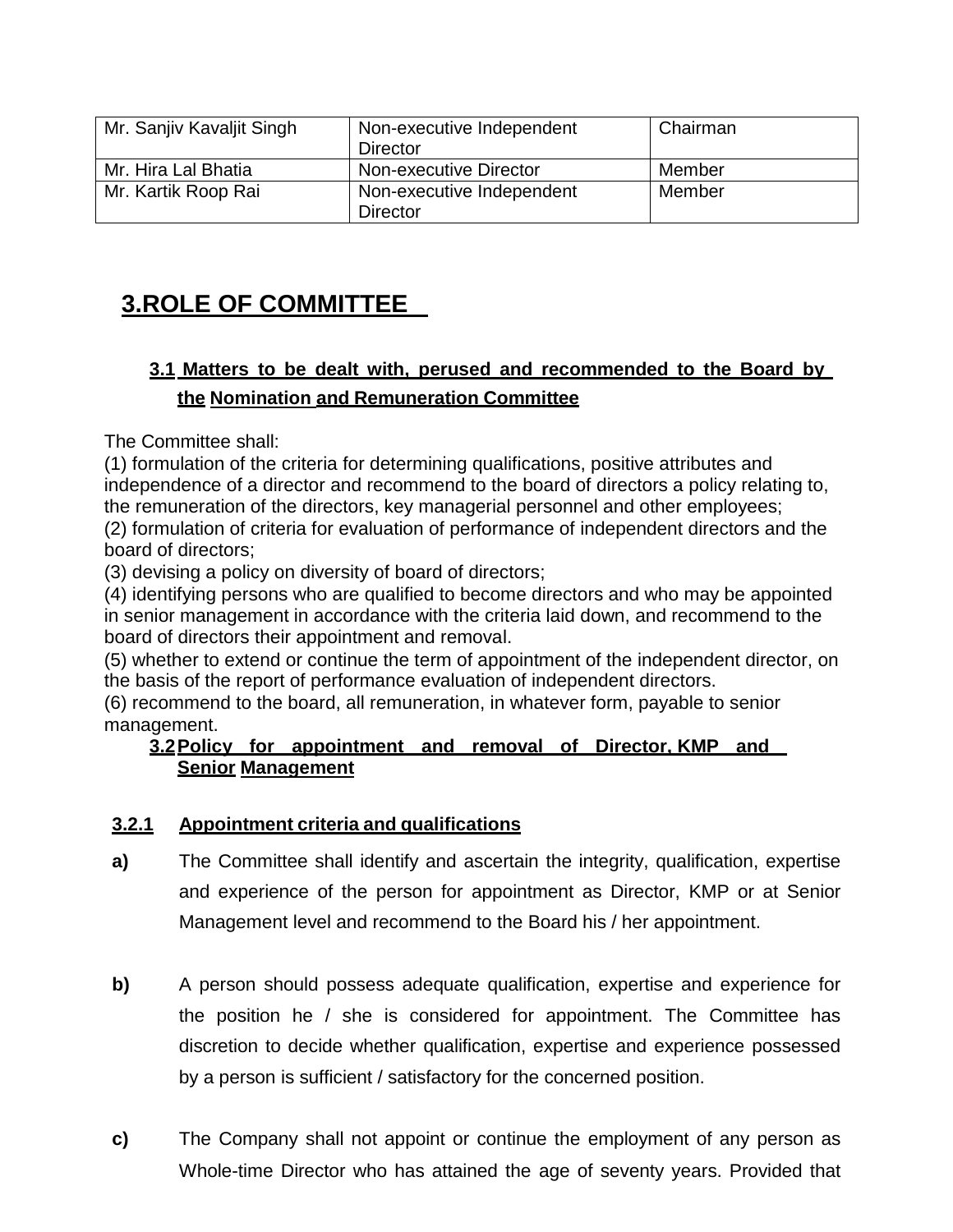the term of the person holding this position may be extended beyond the age of seventy years with the approval of shareholders by passing a special resolution based on the explanatory statement annexed to the notice for such motion indicating the justification for extension of appointment beyond seventy years.

#### **3.2.2 Term / Tenure**

#### **a) Managing Director/Whole-time Director:**

The Company shall appoint or re-appoint any person as its Executive Chairman, Managing Director or Executive Director for a term not exceeding five years at a time. No re-appointment shall be made earlier than one year before the expiry of term.

#### **b) Independent Director:**

- **-** An Independent Director shall hold office for a term up to five consecutive years on the Board of the Company and will be eligible for re-appointment on passing of a special resolution by the Company and disclosure of such appointment in the Board's report.
- **-** No Independent Director shall hold office for more than two consecutive terms, but such Independent Director shall be eligible for appointment after expiry of three years of ceasing to become an Independent Director. Provided that an Independent Director shall not, during the said period of three years, be appointed in or be associated with the Company in any other capacity, either directly or indirectly. However, if a person who has already served as an Independent Director for 5 years or more in the Company as on October 1, 2014 or such other date as may be determined by the Committee as per regulatory requirement; he/ she shall be eligible for appointment for one more term of 5 years only.
- **-** At the time of appointment of Independent Director, it should be ensured that number of Boards on which such Independent Director serves is restricted to seven listed companies as an Independent Director and three listed companies as an Independent Director in case such person is serving as a Whole-time Director of a listed company or such other number as may be prescribed under the Act.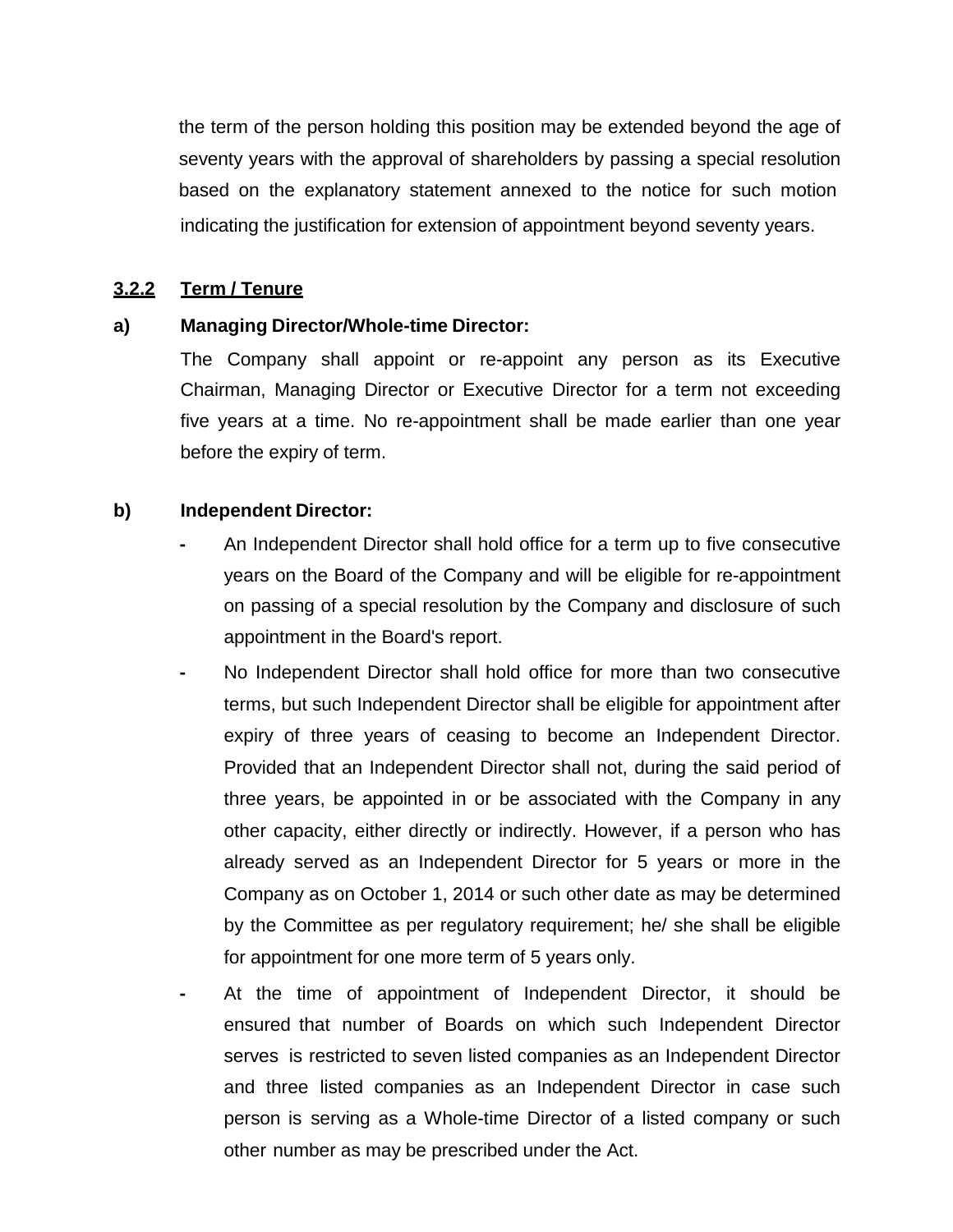#### **3.2.3 Evaluation**

The Committee shall carry out evaluation of performance of every Director, KMP and Senior Management Personnel at regular interval (yearly).

#### **3.2.4 Removal**

Due to reasons for any disqualification mentioned in the Act or under any other applicable Act, rules and regulations thereunder, the Committee may recommend, to the Board with reasons recorded in writing, removal of a Director, KMP or Senior Management Personnel subject to the provisions and compliance of the said Act, rules and regulations.

#### **3.2.5. Retirement**

The Director, KMP and Senior Management Personnel shall retire as per the applicable provisions of the Act and the prevailing policy of the Company. The Board will have the discretion to retain the Director, KMP, Senior Management Personnel in the same position/ remuneration or otherwise even after attaining the retirement age, for the benefit of the Company.

#### **3.2.6. Policy relating to the Remuneration for the Whole-time Director, KMP and Senior Management Personnel**

#### **3.2.7. General:**

- **a)** The remuneration / compensation / commission etc. to the Whole-time Director, KMP and Senior Management Personnel will be determined by the Committee and recommended to the Board for approval. The remuneration / compensation / commission etc. shall be subject to the prior/post approval of the shareholders of the Company and Central Government, wherever required.
- **b)** The remuneration and commission to be paid to the Whole-time Director shall be in accordance with the percentage / slabs / conditions laid down in the Articles of Association of the Company and as per the provisions of the Act.
- **c)** Increments to the existing remuneration/ compensation structure may be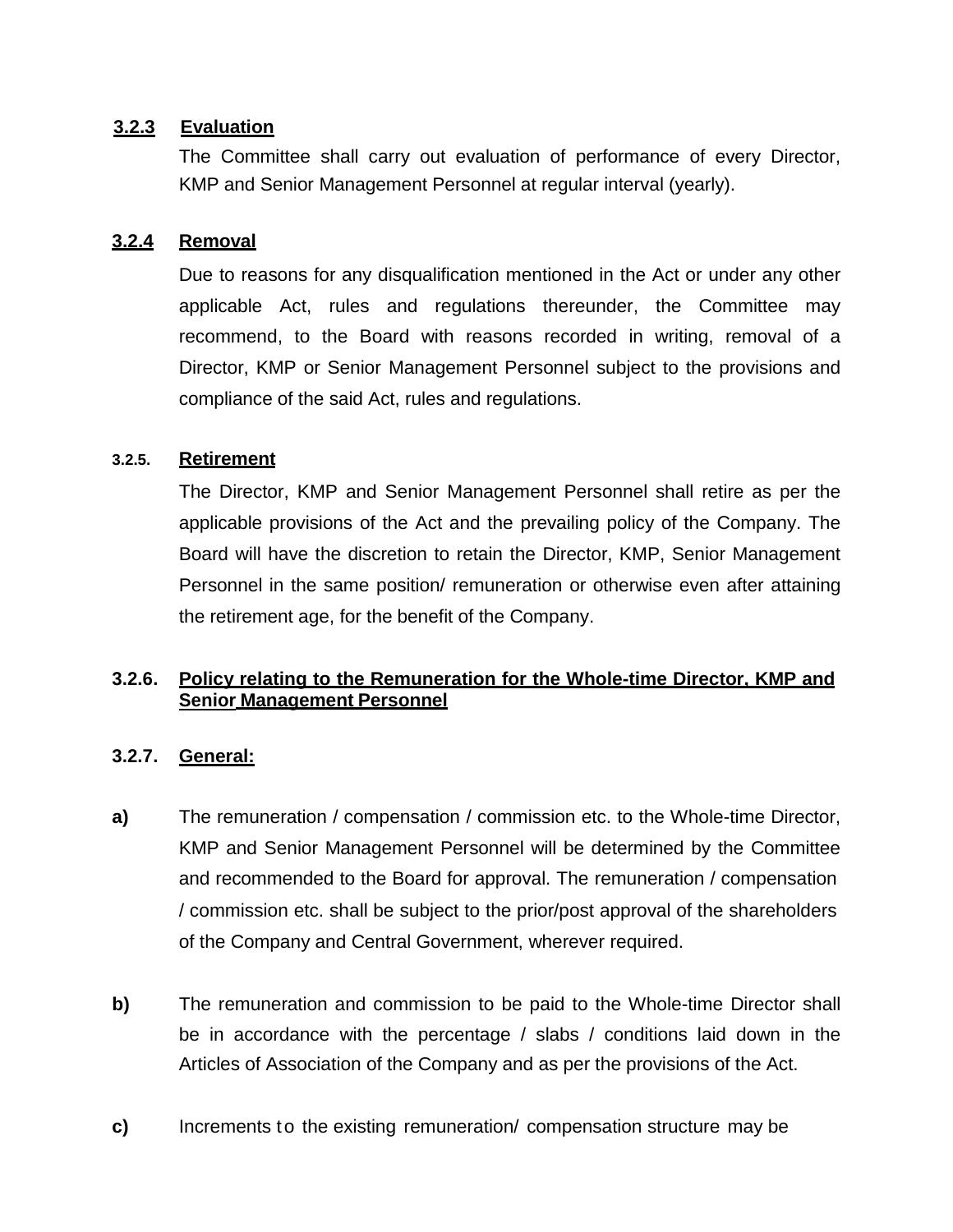recommended by the Committee to the Board which should be within the slabs approved by the Shareholders in the case of Whole-time Director.

**d)** Where any insurance is taken by the Company on behalf of its Whole-time Director, Chief Executive Officer, Chief Financial Officer, the Company Secretary and any other employees for indemnifying them against any liability, the premium paid on such insurance shall not be treated as part of the remuneration payable to any such personnel. Provided that if such person is proved to be guilty, the premium paid on such issuance shall be treated as part of the remuneration.

**e)**

### **3.3.2. Remuneration to Whole-time / Executive / Managing Director, KMP and Senior Management Personnel:**

#### **a) Fixed pay:**

The Whole-time Director/ KMP and Senior Management Personnel shall be eligible for a monthly remuneration as may be approved by the Board on the recommendation of the Committee. The breakup of the pay scale and quantum of perquisites including, employer"s contribution to P.F, pension scheme, medical expenses, club fees etc. shall be decided and approved by the Board/ the Person authorized by the Board on the recommendation of the Committee and approved by the shareholders and Central Government, wherever required.

#### **b) Minimum Remuneration:**

If, in any financial year, the Company has no profits or its profits are inadequate, the Company shall pay remuneration to its Whole-time Director in accordance with the provisions of Schedule V of the Act and if it is not able to comply with such provisions, with the previous approval of the Central Government.

#### **c) Provisions for excess remuneration:**

If any Whole-time Director draws or receives, directly or indirectly by way of remuneration any such sums in excess of the limits prescribed under the Act or without the prior sanction of the Central Government, where required, he / she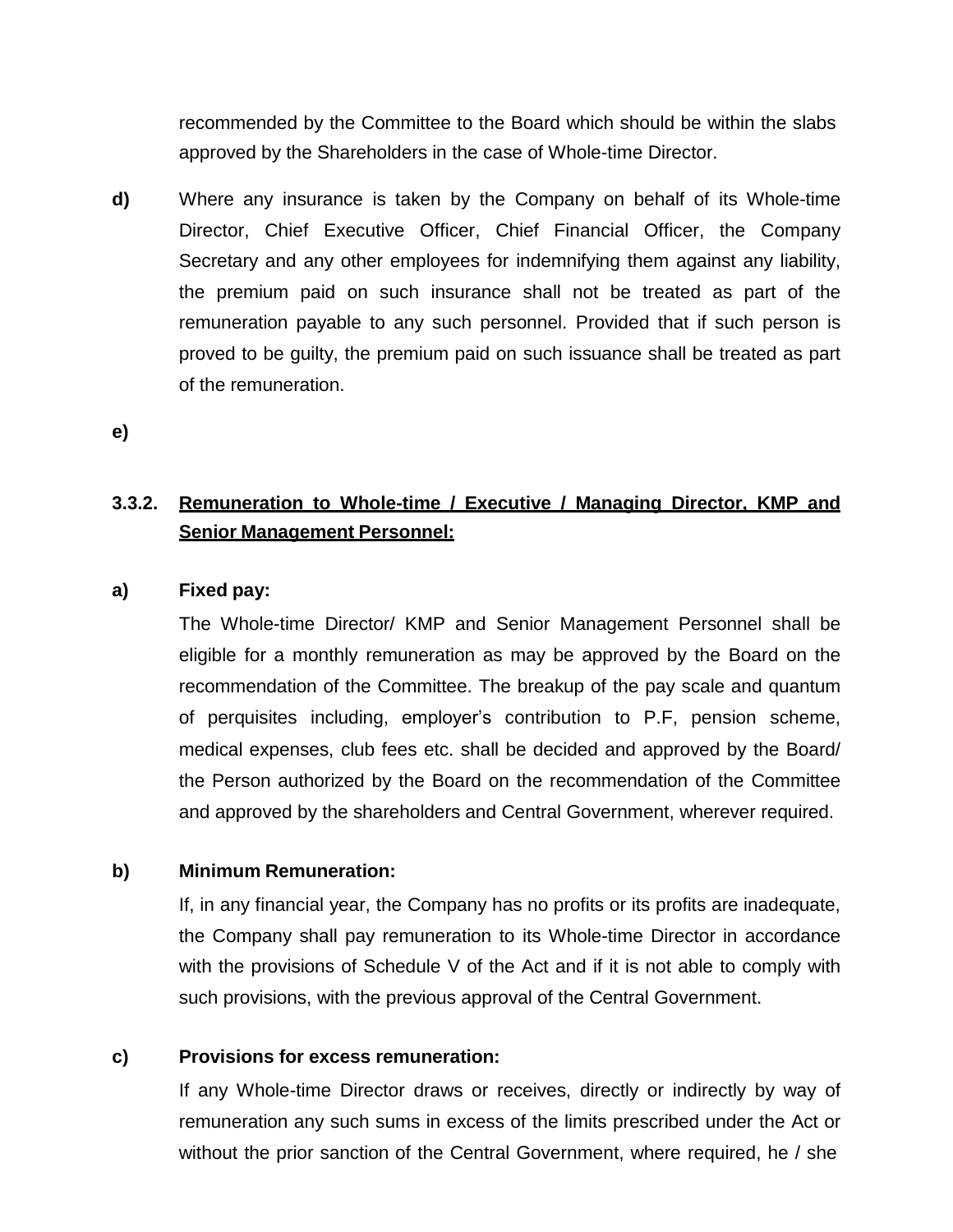shall refund such sums to the Company and until such sum is refunded, hold it in trust for the Company. The Company shall not waive recovery of such sum refundable to it unless permitted by the Central Government.

#### **3.3.3. Remuneration to Non- Executive / Independent Director:**

#### **a) Remuneration / Commission**:

The remuneration / commission shall be fixed as per the slabs and conditions mentioned in the Articles of Association of the Company and the Act.

#### **b) Sitting Fees:**

The Non- Executive / Independent Director may receive remuneration by way of fees for attending meetings of Board or Committee thereof. Provided that the amount of such fees shall not exceed Rs. One Lac per meeting of the Board or Committee or such amount as may be prescribed by the Central Government from time to time.

#### **c) Commission:**

Commission may be paid within the monetary limit approved by shareholders, subject to the limit not exceeding 1% of the profits of the Company computed as per the applicable provisions of the Act.

#### **d) Stock Options:**

An Independent Director shall not be entitled to any stock option of the Company.

### **4 MEMBERSHIP**

- **4.1** The Committee shall consist of a minimum 3 non-executive directors, majority of them being independent.
- **4.2** Minimum two (2) members shall constitute a quorum for the Committee meeting.
- **4.3** Membership of the Committee shall be disclosed in the Annual Report.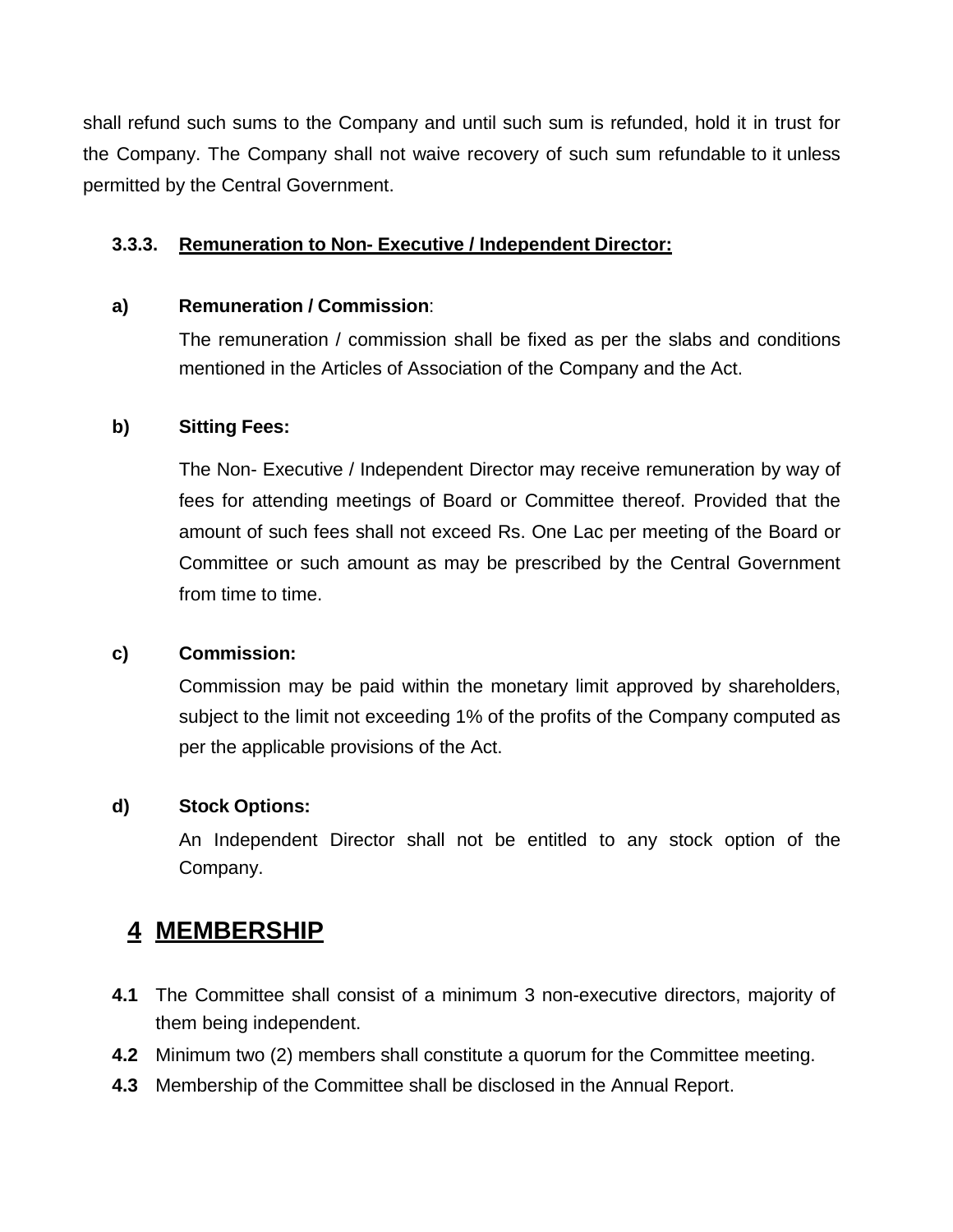**4.4** Term of the Committee shall be continued unless terminated by the Board of Directors.

### **5 CHAIRPERSON**

- **5.1** Chairperson of the Committee shall be an Independent Director.
- **5.2** Chairperson of the Company may be appointed as a member of the Committee but shall not be a Chairman of the Committee.
- **5.3** In the absence of the Chairperson, the members of the Committee present at the meeting shall choose one amongst them to act as Chairperson.
- **5.4** Chairman of the Nomination and Remuneration Committee meeting could be present at the Annual General Meeting or may nominate some other member to answer the shareholders' queries.

# **6 FREQUENCY OF MEETINGS**

The meeting of the Committee shall be held at such regular intervals as may be required.

# **7 COMMITTEE MEMBERS' INTERESTS**

- **7.1** A member of the Committee is not entitled to be present when his or her own remuneration is discussed at a meeting or when his or her performance is being evaluated.
- **7.2** The Committee may invite such executives, as it considers appropriate, to be present at the meetings of the Committee.

# **8 SECRETARY**

The Company Secretary of the Company shall act as Secretary of the Committee.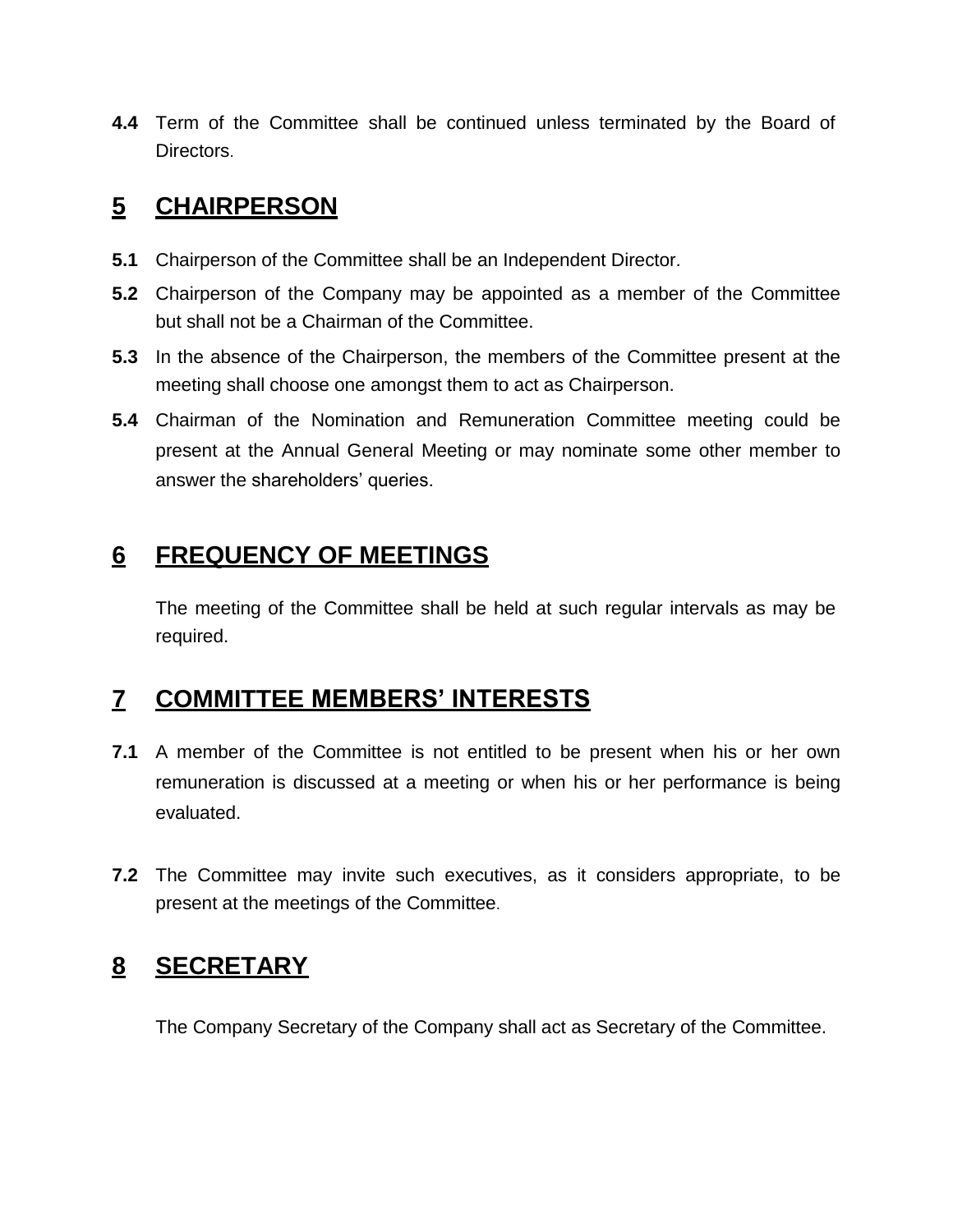### **9 VOTING**

- **9.1** Matters arising for determination at Committee meetings shall be decided by a majority of votes of Members present and voting and any such decision shall for all purposes be deemed a decision of the Committee.
- **9.2** In the case of equality of votes, the Chairman of the meeting will have a casting vote.

### **10 NOMINATION DUTIES**

#### **The duties of the Committee in relation to nomination matters include:**

- **10.1** Ensuring that there is an appropriate induction in place for new Directors and members of Senior Management and reviewing its effectiveness;
- **10.2** Ensuring that on appointment to the Board, Non-Executive Directors receive a formal letter of appointment in accordance with the Guidelines provided under the Act;
- **10.3** Identifying and recommending Directors who are to be put forward for retirement by rotation.
- **10.4** Determining the appropriate size, diversity and composition of the Board;
- **10.5** Setting a formal and transparent procedure for selecting new Directors for appointment to the Board;
- **10.6** Developing a succession plan for the Board and Senior Management and regularly reviewing the plan;
- **10.6** Evaluating the performance of the Board members and Senior Management in the context of the Company"s performance from business and compliance perspective;
- **10.7** Making recommendations to the Board concerning any matters relating to the continuation in office of any Director at any time including the suspension or termination of service of an Executive Director as an employee of the Company subject to the provision of the law and their service contract.